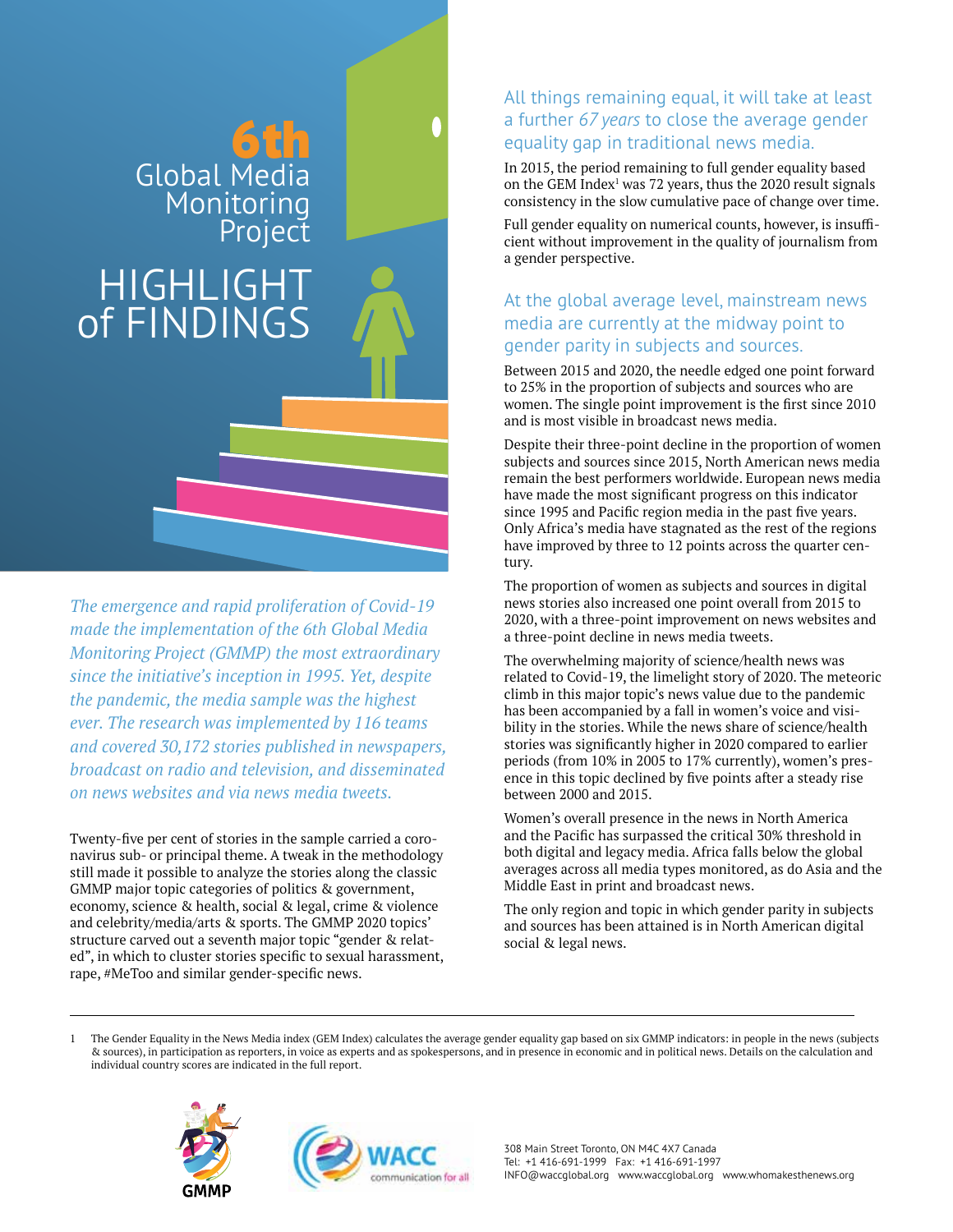#### Transnational media perform poorly with regard to inclusion of women as subjects and sources.

Women were only 13% of subjects and sources in the television newscast monitored and 21% in the digital news stories and tweets coded from transnational media. While the results have improved, women's invisibility remains even more marked in influential international media that serve formidable audiences.

#### #MeToo: The pattern of underrepresentation of women even in stories that concern them more spills over in news content on gender-based violence

Stories on gender-based violence (GBV) hardly make the major news of the day and when they do, women and girls are severely underrepresented as subjects and sources. Just 1% of the stories in the total sample were coded under the "gender and related" major topic that includes news on various forms of gender violence against women and girls.

Furthermore, that girls and women are underrepresented in stories about sexual harassment, rape and sexual assault particularly now, during Covid-19 times when such acts have reached epidemic proportions, signals a serious deficit in news media accountability to women. The most severe underrepresentation in GBV stories takes place in newspapers, in which women are just 35% of subjects and sources.

#### Multiple jeopardy in visibility and voice for minority and historically marginalized women

Teams in 81% of the participating countries took the opportunity provided by GMMP 2020 to collect data on indicators of interest in the national context. A number of these indicators made it possible to unpack the results using intersectional lenses, to understand news media treatment of subjects and sources on the basis of their other identities such as race, religion, class/caste, immigration and disability status.

Comparison of the GMMP findings against physical world statistics indicates that women are underrepresented across all the identity groups. In Latin America for example, only 3% of the people in the news are from Indigenous or tribal groups and of these only one in five is a woman. In the physical world, however, Indigenous peoples are estimated to be at least 8% of the region's population, and women at least one half of the Indigenous population. The results demonstrate women's multiple marginalization based on their subordinate identities in the respective contexts.

The failure to extend the opportunity for more citizens to tell their own stories in their own words, to tell the stories which are important to them and, also, to a broad range of people, compromises the value of the news to its multiple and diverse publics. The failure to represent the diversity of people and opinion present in society not only has implications for public discourse and decision-making, but it also plays a role in eroding trust in news journalism.

#### Appreciable gains in women's presence as authoritative sources

Women's voices as spokespersons have increased by eight points since 2005, and as experts by seven points in the same period. In recent years numerous initiatives to source women for expert opinion have sprouted around the globe and media organisations are visibly making efforts to diversify their experts' pools, responding to external pressure as well as internal industry efforts to do better. Currently, 24% of expert voices in the news are women, a dramatic rise from 19% five years ago.

In keeping with the historical patterns, women are still more likely to appear in unexceptional roles as personal experience providers (42% in traditional media, 41% in news websites) and popular opinion givers (38% in traditional media, 39% in news websites).

#### Gender-lens-deficient pandemic news coverage

Overall, women's presence as subjects, sources and journalists in stories related to Covid-19 may be higher than in stories that are not about the pandemic, but the quality of content from a gender perspective is worse. Stories about or regarding a dimension of the coronavirus focus on women four points less than stories not linked to Covid-19, and they are less likely to raise gender equality or inequality issues, or to clearly challenge gender stereotypes. Women are more likely to appear in pandemic stories related to social/legal issues, while the possibility that a story will be about a woman or will carry a woman's voice is slimmest in Covid-19 stories that are also about politics and government.

#### Gender equality in the world depicted in the news still lags behind gender equality in the physical world.

While understanding and acknowledgement of women's contributions have grown in the lived world, the same would not be said of the news media. An example is provided in pandemic stories: women are 27% of the health specialists appearing in coronavirus stories, far fewer than the 46% world average given in labour force statistics. Of the persons portrayed as homemakers, women are almost seven in 10, similar to the 2015 findings. Similarly, their ranks among the unemployed as portrayed in news reports, have increased by about eight points in the past five to 20 years. In reality, World Bank modelling of the ILO's sex-disaggregated labour force statistics suggests that unemployment rates have reduced for men by 0.4 points and even more for women by 0.5 points since the year 2000.

#### Gendered ageism in the news

2020 is the first time that the GMMP investigated the representation of people 80 years and above in the news. 2020 was also the first year of the global Covid-19 pandemic, where old age was considered a common denominator for being at risk. However, people in the oldest age group rarely got attention in the news: only 3% were above 80 years in newspapers, and in television news less than 1% were above 80 years of age. Women 80+ were even more invisible than the men in that age group.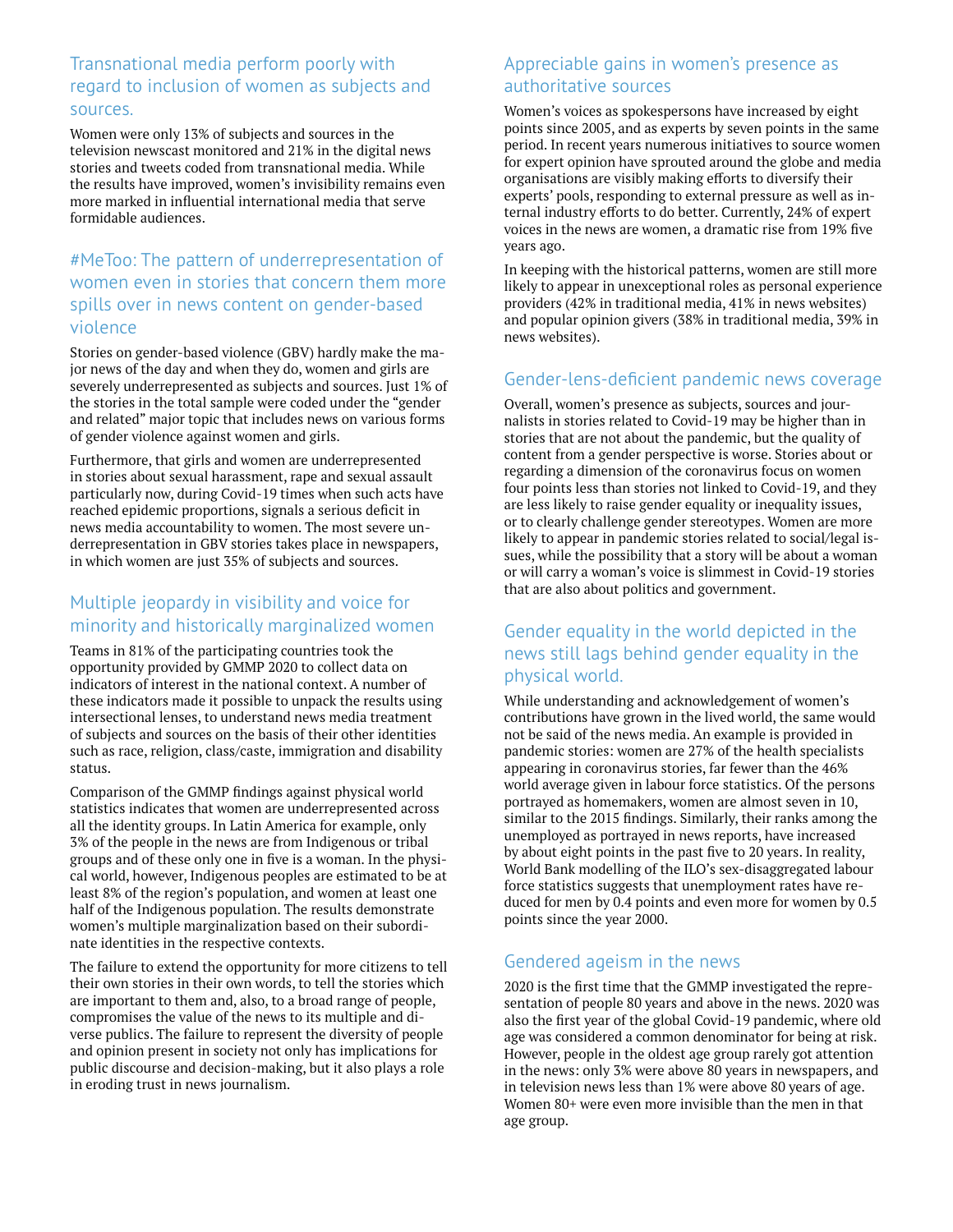Overall in print news, men who are 50 years and older are very likely to be in the news; 42% of all people in the news belong to this age group. The largest age category for women is 35-49 years, whereas men peak in visibility at 50 to 64 years. Over time in newspapers and on television, women above 50 have become more invisible. Only 3% of all women in the news are between 65-79, compared to 15% of the men.

#### Following stagnation between 2005 and 2015, women's visibility as reporters has increased by three percentage points overall across print and broadcast news.

Currently, four out of 10 stories in traditional news media are reported by women, compared to 37% since 2005.

In the past two decades, women's newspaper byline credits have increased by 11 points, their visibility in newscasts has increased by 9%, and online, 42% of journalists named in news articles, seen or heard in multimedia clips are women.

A comparison between print and digital newspapers reveals that stories by women reporters are distributed more or less evenly across the major topics online and offline, as those by men are skewed towards the politics & government beat.

The reporter gender gap is exactly the same in Asia, Europe, and Latin America despite variations in the pace of change on this indicator across two decades. Pacific media have progressed slower than the rest of the world, but they are currently the second-best performers after their Caribbean counterparts.

#### The sex of the reporter matters for the gender dimensions of the story

GMMP findings across time indicate that women reporters are more likely than men to turn to women subjects and sources. In 2015, the results suggested that the gender source selection gap was narrowing, but in the 2020 wave, the gap has more than doubled to reach 7 points. Currently, 31% of the people in traditional news covered by women reporters are female, in contrast to 24% of subjects and sources in stories by men reporters.

There is a consistent 5-7% point gap between women and men reporters on female source selection in all regions except for the Caribbean, where men reporters are almost as likely as their women colleagues to select female sources.

The pattern is repeated on digital news platforms where there is a nine-point gap in gender source selection, with 34% of female sources in stories by women reporters compared to 25% in stories by men reporters.

Story quality from a gender perspective tends to be marginally higher in the output of women journalists, in terms of likelihood to clearly challenge gender stereotypes, to raise gender (in)equality issues and to make reference to legislation or policy that promotes gender equality or human rights.

Even with the gender difference, it is important not to lose sight of the overall decline or stagnation across time on these indicators in the output of all journalists, women and men alike.

#### Patterns of stagnation and decline are consistent across the GMMP measures of the quality of news journalism from a gender perspective.

News stories are as (un)likely to clearly challenge gender stereotypes today as they were 15 years ago.

Between seven to nine out of 10 stories on sexual harassment, rape, other forms of gender violence and specific gender inequality issues reinforce or do nothing to challenge gender stereotypes, with implications for the normalization and continuance of the very injustices that are the focus of the stories.

Fewer than half of gender-related (sexual harassment, rape, other forms of GBV…) stories actually highlight gender (in) equality issues.

### Key Findings: 1995 – 2020

|                                     | 1995           |    | 2000 |    | 2005 |    | 2010            |               | 2015 |    | 2020 |           |        | <b>ΔYRs</b><br>%Change |
|-------------------------------------|----------------|----|------|----|------|----|-----------------|---------------|------|----|------|-----------|--------|------------------------|
|                                     | %F             | %M | %F   | %M | %F   | %M | %F              | %M            | %F   | %M | %F   | <b>%M</b> | %F     | <b>%M</b>              |
| A. People in the news               |                |    |      |    |      |    |                 |               |      |    |      |           |        |                        |
| by Medium                           |                |    |      |    |      |    |                 |               |      |    |      |           |        |                        |
| Newspaper, Television, Radio (NRT)  | 17             | 83 | 18   | 82 | 21   | 79 | 24              | 76            | 24   | 76 | 25   | 75        | $+8$   |                        |
| Newspapers                          | 16             | 84 | 17   | 83 | 21   | 79 | 24              | 76            | 26   | 74 | 26   | 74        | $+10$  | yrs                    |
| Television                          | 21             | 79 | 22   | 78 | 22   | 78 | 24              | 76            | 24   | 76 | 26   | 74        | $+5$   | $\Delta$ <sub>25</sub> |
| Radio                               | 15             | 85 | 13   | 87 | 17   | 83 | 22              | 78            | 21   | 79 | 23   | 77        | $+8$   |                        |
|                                     |                |    |      |    |      |    |                 |               |      |    |      |           |        |                        |
| News websites and news media tweets |                |    |      |    |      |    |                 |               | 26   | 74 | 27   | 73        | $+1$   | yrs                    |
| News websites                       |                |    |      |    |      |    | $23$<br>(pilot) | 77<br>(pilot) | 25   | 75 | 28   | 72        | $+3$   | ¥,                     |
| News tweets                         |                |    |      |    |      |    |                 |               | 28   | 72 | 26   | 74        | $(-2)$ |                        |
| By Major topic. NRT                 |                |    |      |    |      |    |                 |               |      |    |      |           |        |                        |
| Science & Health                    | 27             | 73 | 21   | 79 | 22   | 78 | 32              | 68            | 35   | 65 | 30   | 70        | $+3$   |                        |
| Social & Legal                      | 19             | 81 | 21   | 79 | 28   | 72 | 30              | 70            | 28   | 72 | 32   | 68        | $+13$  |                        |
| Crime & Violence                    | 21             | 79 | 18   | 82 | 22   | 78 | 24              | 76            | 28   | 72 | 24   | 76        | $+3$   | ξ.                     |
| Celebrity, Arts & Sport             | 24             | 76 | 23   | 77 | 28   | 72 | 26              | 74            | 23   | 77 | 25   | 75        | $+1$   | $\Delta$ 25            |
| Economy                             | 10             | 90 | 18   | 82 | 20   | 80 | 20              | 80            | 21   | 79 | 24   | 76        | $+14$  |                        |
| Politics & Government               | $\overline{7}$ | 93 | 12   | 88 | 14   | 86 | 19              | 81            | 16   | 84 | 20   | 80        | $+13$  |                        |